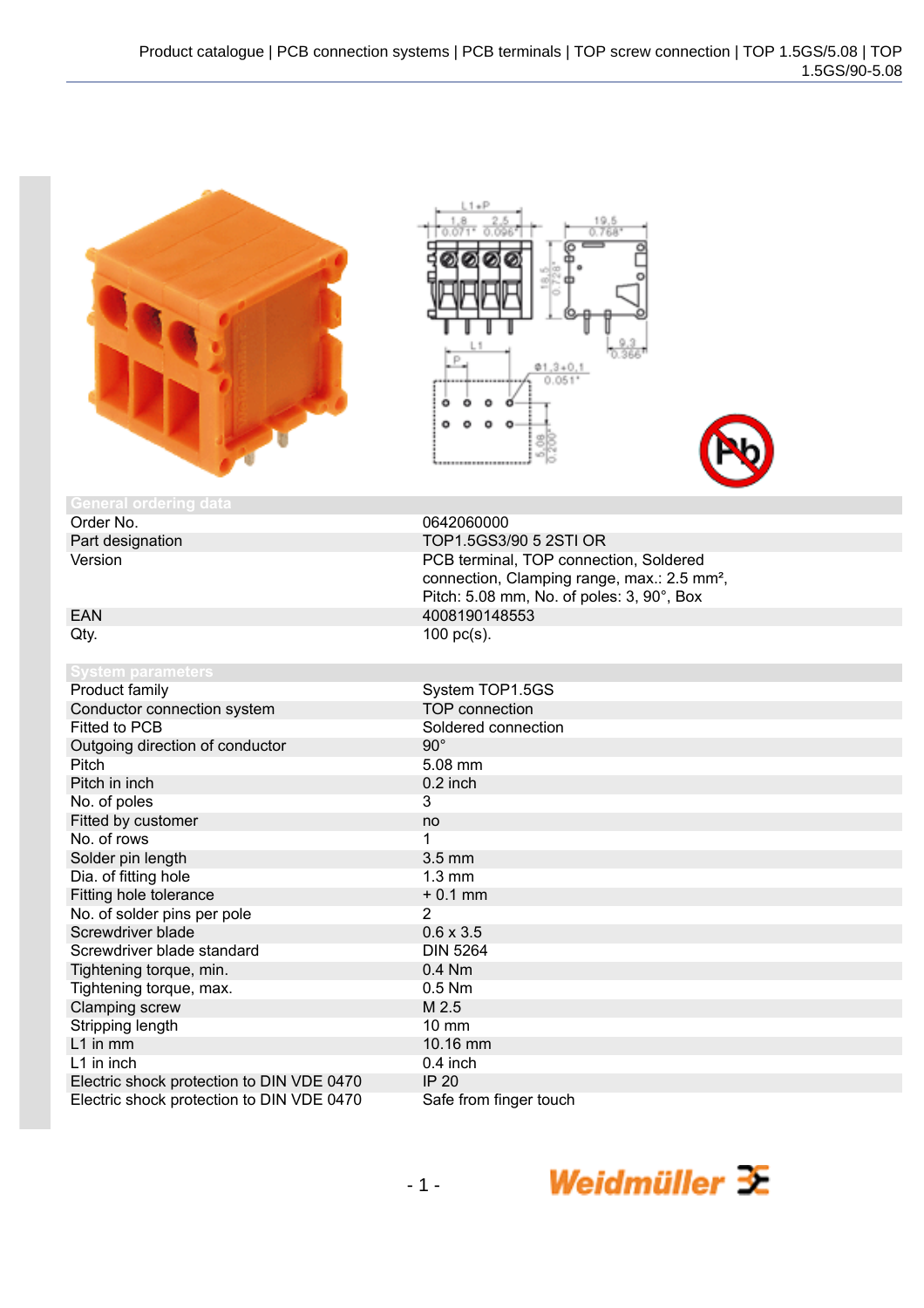| <b>Material data</b>                                            |                       |
|-----------------------------------------------------------------|-----------------------|
| Insulating material                                             | PA                    |
| Colour                                                          | orange                |
| colour chart                                                    | Similar to RAL 2000   |
| Insulating material group                                       | L                     |
| Flammability class UL 94                                        | $V-2$                 |
| CTI                                                             | $>= 600$              |
| Contact base material                                           | CuZn                  |
| Contact surface                                                 | tinned                |
| Storage temperature, min.                                       | $-25 °C$              |
| Storage temperature, max.                                       | 55 °C                 |
|                                                                 |                       |
| <b>Connectable conductors</b>                                   |                       |
| Clamping range, min.                                            | $0.13 \, \text{mm}^2$ |
| Clamping range, max.                                            | $2.5$ mm <sup>2</sup> |
| AWG, min.                                                       | 26                    |
| AWG, max.                                                       | 14                    |
| Solid, min. H05(07) V-U                                         | $0.5$ mm <sup>2</sup> |
| Solid, max. H05(07) V-U                                         | $2.5$ mm <sup>2</sup> |
| Flexible, min. H05(07) V-K                                      | $0.5$ mm <sup>2</sup> |
| Flexible, max. H05(07) V-K                                      | $2.5$ mm <sup>2</sup> |
| With wire end ferrule, acc. to DIN 46 228/1, min.               | $0.5$ mm <sup>2</sup> |
| With wire end ferrule, acc. to DIN 46 228/1, max.               | $2.5$ mm <sup>2</sup> |
| w. plastic collar ferrule, DIN 46228 pt 4, min.                 | $0.5$ mm <sup>2</sup> |
| w. plastic collar ferrule, DIN 46228 pt 4, max.                 | $2.5$ mm <sup>2</sup> |
| Gauge to EN 60999 a x b; ø                                      | 2.4 mm x 1.5 mm;      |
|                                                                 |                       |
| <b>DIN IEC rating data</b>                                      | 24 A                  |
| Rated current, min. No. pins (Tu=20°C)                          |                       |
| Rated current, max. No. pins (Tu=20°C)                          | 19 A                  |
| Rated current, min. No. pins(Tu=40°C)                           | 21<br>16 A            |
| Rated current, max. No. pins (Tu=40°C)                          |                       |
| Rated voltage for overvoltage class/pollution                   | 630 V                 |
| severity II/2<br>Rated voltage for overvoltage class/pollution  | 320 V                 |
|                                                                 |                       |
| severity III/2<br>Rated voltage for overvoltage class/pollution | 250 V                 |
| severity III/3                                                  |                       |
|                                                                 |                       |
| Rated impulse withstand voltage for overvoltage                 | 2.5 kV                |
| class/pollution severity II/2                                   | 2.5 kV                |
| Rated impulse withstand voltage for overvoltage                 |                       |
| class/pollution severity III/2                                  |                       |
| Rated impulse withstand voltage for overvoltage                 | 2.5 kV                |
| class/pollution severity III/3                                  |                       |
| Short-time withstand current resistance                         | 3 x 1s with 120 A     |
|                                                                 |                       |
| <b>CSA rating data</b>                                          | 300 V                 |
| Rated voltage (Use group D)                                     |                       |
| Rated current (Use group D)                                     | 10A<br>26             |
| AWG conductor (field wiring), min.                              |                       |
| AWG conductor (field wiring), max.                              | 14                    |

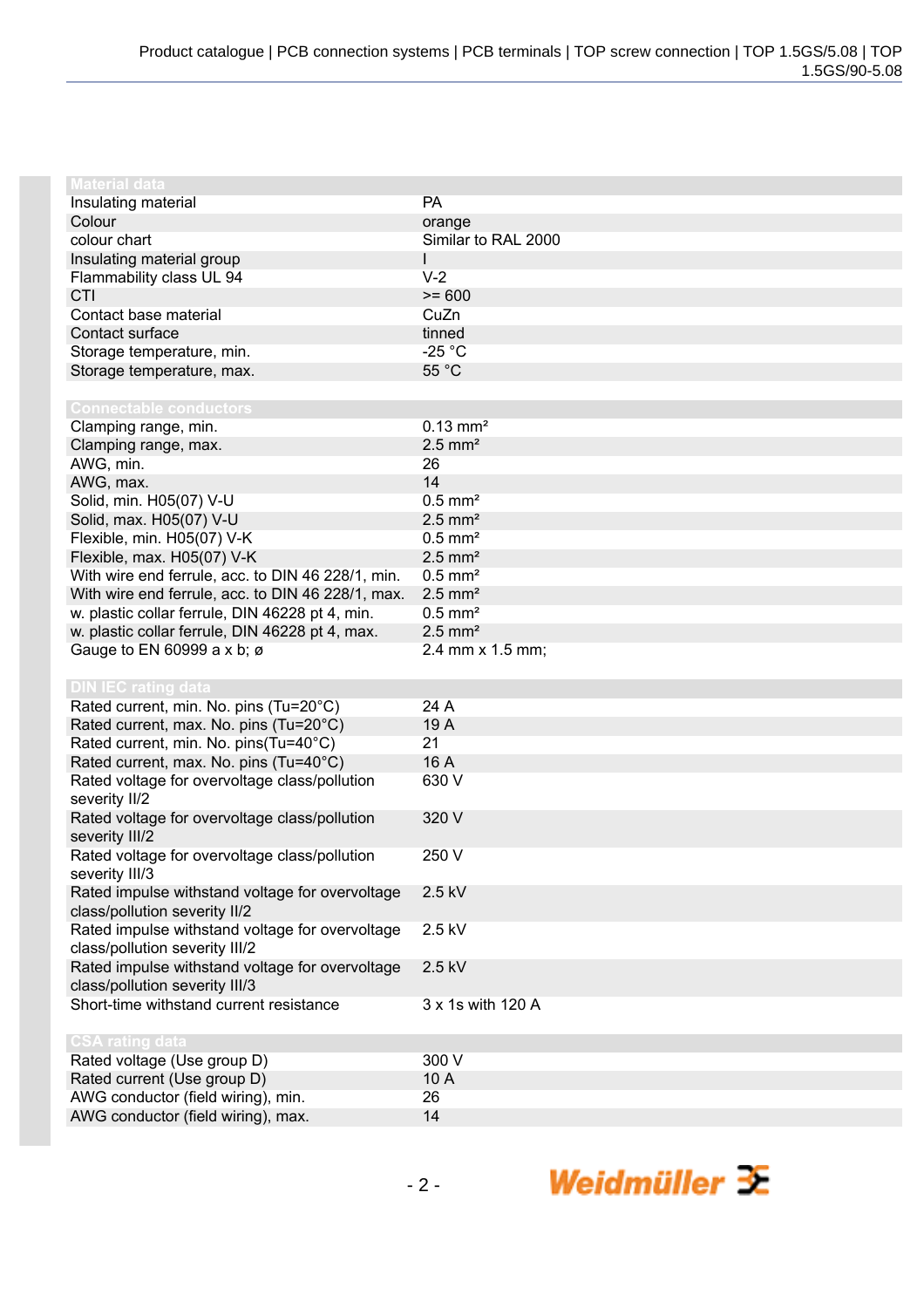| l UL 1059 rating data       |       |
|-----------------------------|-------|
| Rated voltage (Use group D) | 300 V |
| Rated current (Use group D) | 10A   |
| AWG conductor, min.         | 26    |
| AWG conductor, max.         | 14    |
|                             |       |

Approvals institutes





CAD Library (P-CAD Format - Standard) TOP 1.5GS.LIB

| <b>Classifications</b> |           |
|------------------------|-----------|
| <b>ETIM 2.0</b>        | <b>NK</b> |
| <b>ETIM 3.0</b>        | EC001284  |
| eClass 4.1             | <b>NK</b> |
| eClass 5.0             | <b>NK</b> |
| eClass 5.1             | <b>NK</b> |

## **Similar products**

| Order No.  | Part designation       | $\sf{Version}$                                                                                                                                          |
|------------|------------------------|---------------------------------------------------------------------------------------------------------------------------------------------------------|
| 0641960000 | TOP1.5GS2/90 5 2STI OR | PCB terminal, TOP connection, Soldered connection, Clamping<br>range, max.: 2.5 mm <sup>2</sup> , Pitch: 5.08 mm, No. of poles: 2, 90°, Box             |
| 0642160000 | TOP1.5GS/04/90         | PCB terminal, TOP connection, Soldered connection, Clamping<br>range, max.: $2.5$ mm <sup>2</sup> , Pitch: $5.08$ mm, No. of poles: $4, 90^\circ$ , Box |
| 1578820000 | TOP1.5GS5/90 5 2STI OR | PCB terminal, TOP connection, Soldered connection, Clamping<br>range, max.: 2.5 mm <sup>2</sup> , Pitch: 5.08 mm, No. of poles: 5, 90 $^{\circ}$ , Box  |
| 0593860000 | TOP1.5GS6/90 5 2STI OR | PCB terminal, TOP connection, Soldered connection, Clamping<br>range, max.: $2.5$ mm <sup>2</sup> , Pitch: $5.08$ mm, No. of poles: $6, 90^\circ$ , Box |
| 0593960000 | TOP1.5GS7/90 5 2STI OR | PCB terminal, TOP connection, Soldered connection, Clamping<br>range, max.: 2.5 mm <sup>2</sup> , Pitch: 5.08 mm, No. of poles: 7, 90°, Box             |
| 0594060000 | TOP1.5GS8/90 5 2STI OR | PCB terminal, TOP connection, Soldered connection, Clamping<br>range, max.: 2.5 mm <sup>2</sup> , Pitch: 5.08 mm, No. of poles: 8, 90°, Box             |
| 0594160000 | TOP1.5GS9/90 5 2STI OR | PCB terminal, TOP connection, Soldered connection, Clamping<br>range, max.: 2.5 mm <sup>2</sup> , Pitch: 5.08 mm, No. of poles: 9, 90°, Box             |